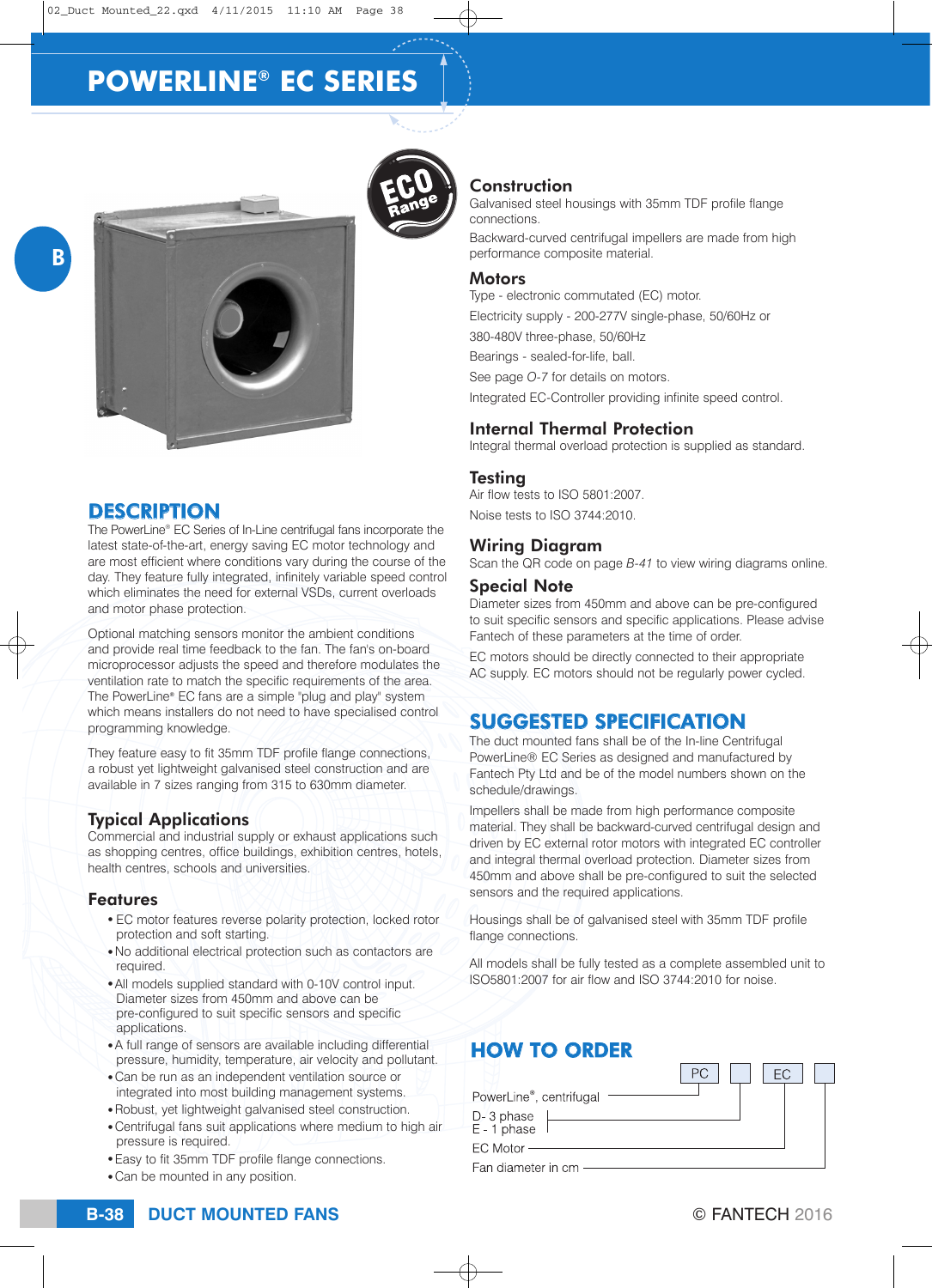









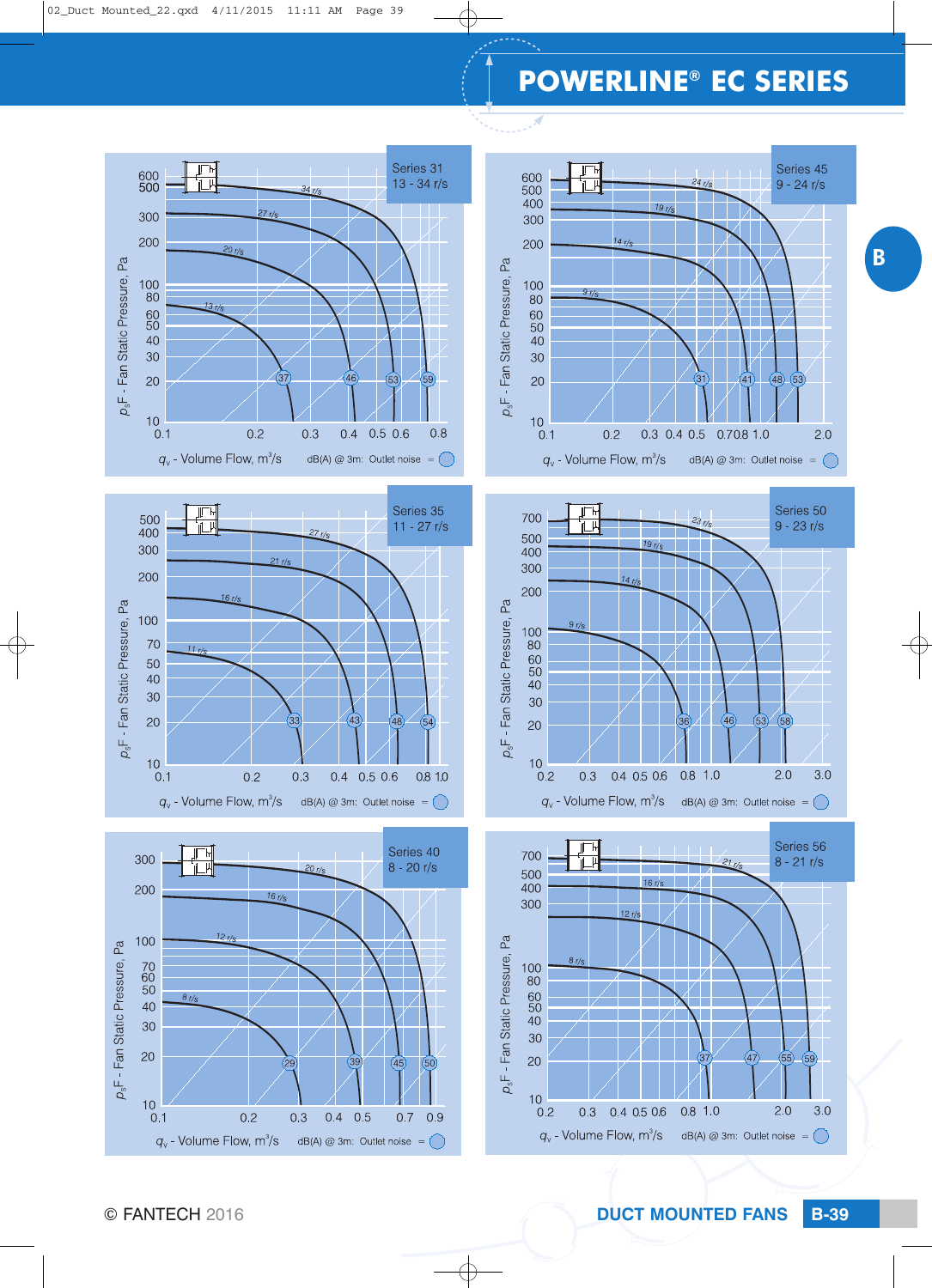

## ANCILLARY EQUIPMENT



## DIMENSIONS



| <b>Series</b><br>PCDEC |     | Dimensions, mm | Approx.<br>weight | Approx.<br>volume |                |
|------------------------|-----|----------------|-------------------|-------------------|----------------|
| PCEEC                  | А   | Bо             | Cп                | kg.               | m <sup>3</sup> |
| 31                     | 400 | 400            | 433               | 18                | 0.07           |
| 35                     | 425 | 450            | 483               | 22                | 0.10           |
| 40                     | 450 | 500            | 533               | 27                | 0.12           |
| 45                     | 475 | 550            | 583               | 37                | 0.16           |
| 50                     | 500 | 650            | 683               | 42                | 0.23           |
| 56                     | 550 | 725            | 758               | 58                | 0.31           |
| 63                     | 550 | 800            | 833               | 84                | 0.38           |



**DUCT MOUNTED FANS B-40** © FANTECH 2016